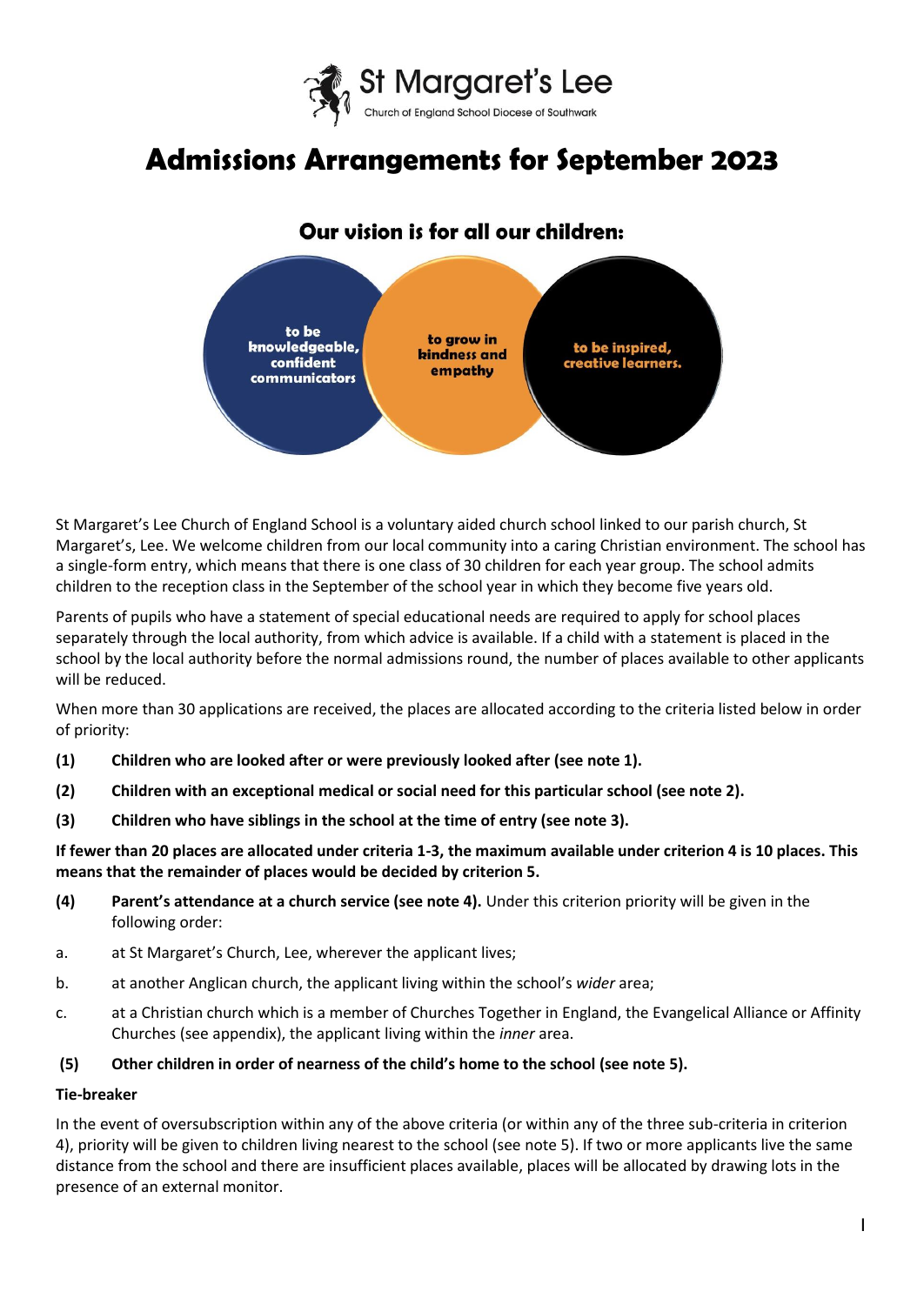Only actual parents' and carers' addresses can be taken into account (or the address of the parent with parental responsibility and who is in receipt of child benefit and child tax credit), and documentary evidence may be required.

# **Explanatory notes**

# **Note 1: Looked-after children and previously looked-after children**

Looked after children are children who are in the care of a local authority, or being provided with accommodation by a local authority in the exercise of their social services functions as defined by Section 22(1) of the Children Act 1989 at the time of making an application to the school. Previously looked after children are children who were looked after immediately prior to being adopted, or who became subject to a residence order, (now termed child arrangement order under the Children & Families Act 2014), or special guardianship order.

Children who have been in state care outside of England and ceased to be in state care as a result of being adopted are given equal first priority in admission arrangements, alongside looked after children (LAC) and children who were previously looked after by English local authorities (PLAC). This advice refers to these children as internationally adopted previously looked after children – **IAPLAC**.

The Governors will require written confirmation that the child is looked after, or previously looked after, and will be so at the time of making an application to the school.

# **Note 2: Medical/social needs**

This must be supported by written supporting evidence from a relevant professional, **provided at the time of application**: e.g. specialist health professional, social worker or educational psychologist. This evidence should include reasons why St Margaret's is the most suitable school and the difficulties that would arise if the child were to attend another school.

#### **Note 3: Siblings (brothers and sisters)**

A sibling is defined as a blood or adoptive sibling, a half-sibling or a foster or step-sibling living at the same address as the child.

#### **Note 4: Attendance at a church service**

Attendance at a church service must be best described as at least fortnightly for at least two years to the last day of December in the year preceding the closing date for applications. So, for example, applications for the academic year 2023/24, which are submitted on 15 January 2023, are assessed on church attendance between 1 January 2021 and 31 December 2022. This will be on the basis of clergy certification on the supplementary information form (SIF).

If church attendance has been for less than two years at the current church, e.g. if a family have recently moved to the area, the priest/minister from the previous church should write and sign a letter on church headed paper, confirming attendance, in line with the school's policy. This letter should be submitted to the priest/minister of the current church for submission along with the SIF.

For clarification, church attendance will be on the basis of one parent - in other words, the commitment to at least fortnightly attendance for at least two years for one parent. This cannot be shared between two or more people.

If less than 20 places are allocated under Criteria 1–3, the maximum available under Criterion 4 is 10 places. This means that the remainder of places would be decided by Criterion 5.

A Christian Church is defined as an Anglican Church or a Christian Church that is a member of Churches Together in England, the Evangelical Alliance or Affinity Churches (see appendix).

In the event that during the period specified for attendance at worship the church has been closed for public worship and has not provided alternative premises for that worship, the requirements of these admissions arrangements in relation to attendance will only apply to the period when the church or alternative premises have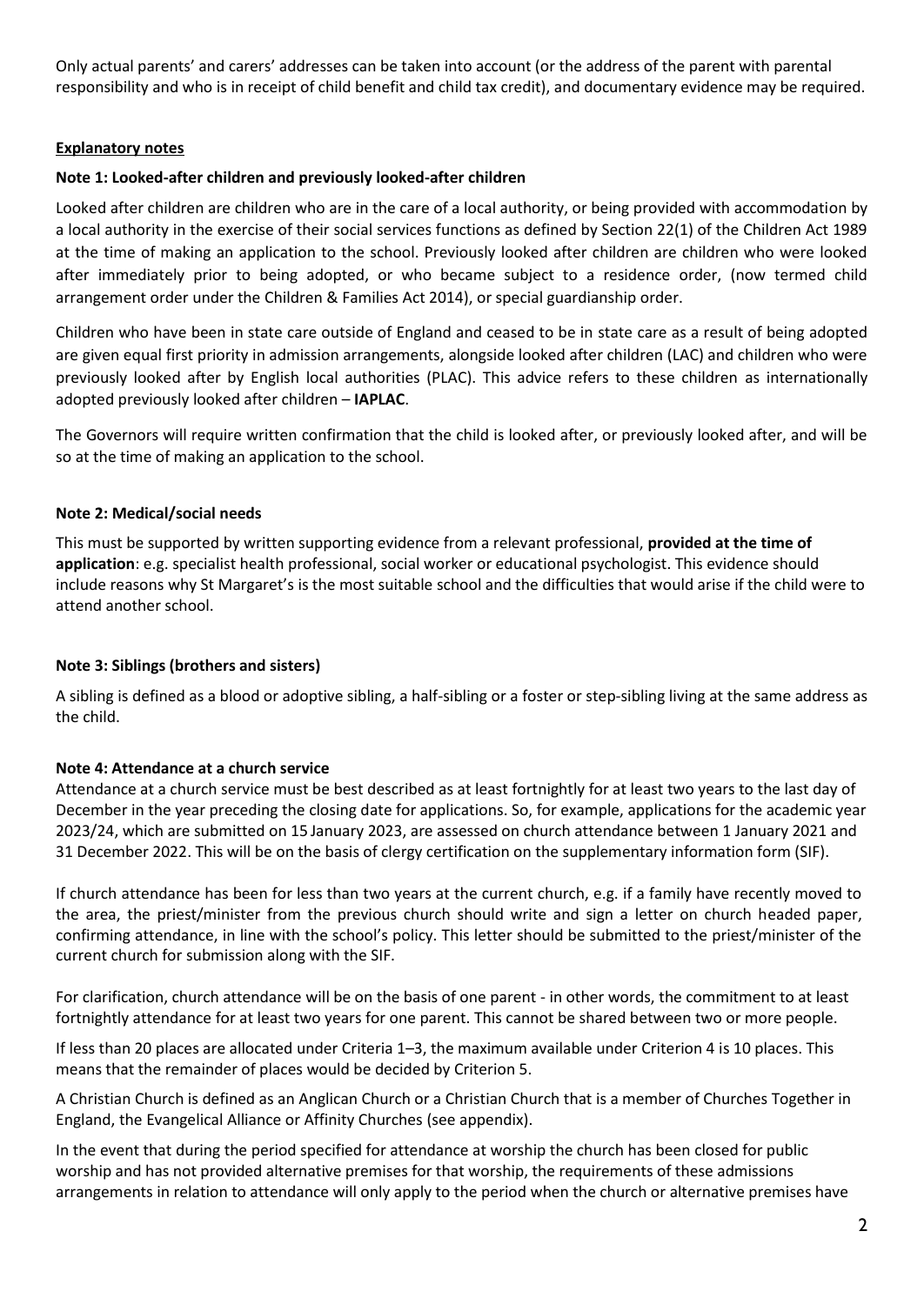# **Note 5: Distance**

Distance will be measured in a straight line, using digitised mapping software, from the home to a single nodal point in the premises. If more than one applicant lives in a multi-occupancy building (e.g. flats) priority will be given to the applicant whose door number is the lowest numerically and/or alphabetically.

# **Inner area (see map on website)**

We define the inner area as comprising (to the north of Lee High Road) the parish of St Margaret's Lee, whose boundaries are Lee High Road, the Lewisham to Blackheath railway line, and the west side of Lee Road; and (to the south of Lee High Road) an area bounded by Manor Park, Effingham Road and Burnt Ash Road. Meadowcourt Road is also included. It must be emphasised that residence within this area does not guarantee a child a place in the school.

# **Wider area (see map on website)**

We define the wider area as being (to the north of Lee High Road) the parish of St Margaret's Lee (as above), and (to the south of Lee High Road) the area bounded by Gilmore Road, Eastdown Park, Leahurst Road, Southbrook Road, Upwood Road, Horn Park Lane (north of the junction with Upwood Road), Horn Park Close, Eltham Road, Kidbrooke Park Road and Weigall Road including Hamlea Close and Ravens Way. Children will not normally gain a place if living beyond this area unless the application is under criteria 3 (siblings) or 4a (St Margaret's Lee Church).

# **Pupils with a Statement of Special Educational Needs or Education, Health and Care (EHC) Plan**

Parents/carers of pupils who have a statement of special educational needs, or Education, Health and Care (EHC) Plan are required to apply for school places separately through the local authority from whom advice is available. If a child with a statement, or EHC Plan, is placed in the school by the local authority before the normal admission round, the number of places available to other applicants will be reduced. The Governors will prioritise pupils whose statement or EHC Plan names the school.

# **Deferred entry to reception class**

The School admits children to the Reception class in the September of the school year in which a child attains the age of 5 years. (The school year runs from 1 September to the 31st August.) All parents/carers are entitled to a fulltime place for their child in the reception class from September, but may defer entry until the beginning of the term after their child is five years old (ie, when the child reaches compulsory school age) or until the beginning of the summer term whichever is earlier. Children may attend part-time until their child reaches compulsory school age. Parents/carers who have been offered a place at the School and wish to defer entry for their child and/or attend part-time must put this in writing to the headteacher at the earliest opportunity and before the start of the autumn term.

#### **Out of the normal age group applications**

In exceptional circumstances the governors of the school will consider a request for admission out of cohort for an older child, including those born in the summer term.

The application may be supported by the child's nursery/primary headteacher and /or an educational psychologist/specialist confirming that the child has learning delay or difficulty or their social maturity is well below that of his or her peers.

In coming to a decision the governors will consider the grounds presented by the parent to support their request as well as the views of the headteacher and any evidence s/he provides.

Parents must consider the implications of a deferred transfer as primary/secondary schools are not required to continue to keep the child out of year group and may decide to later educate the child in the correct year.

#### **Vacancies**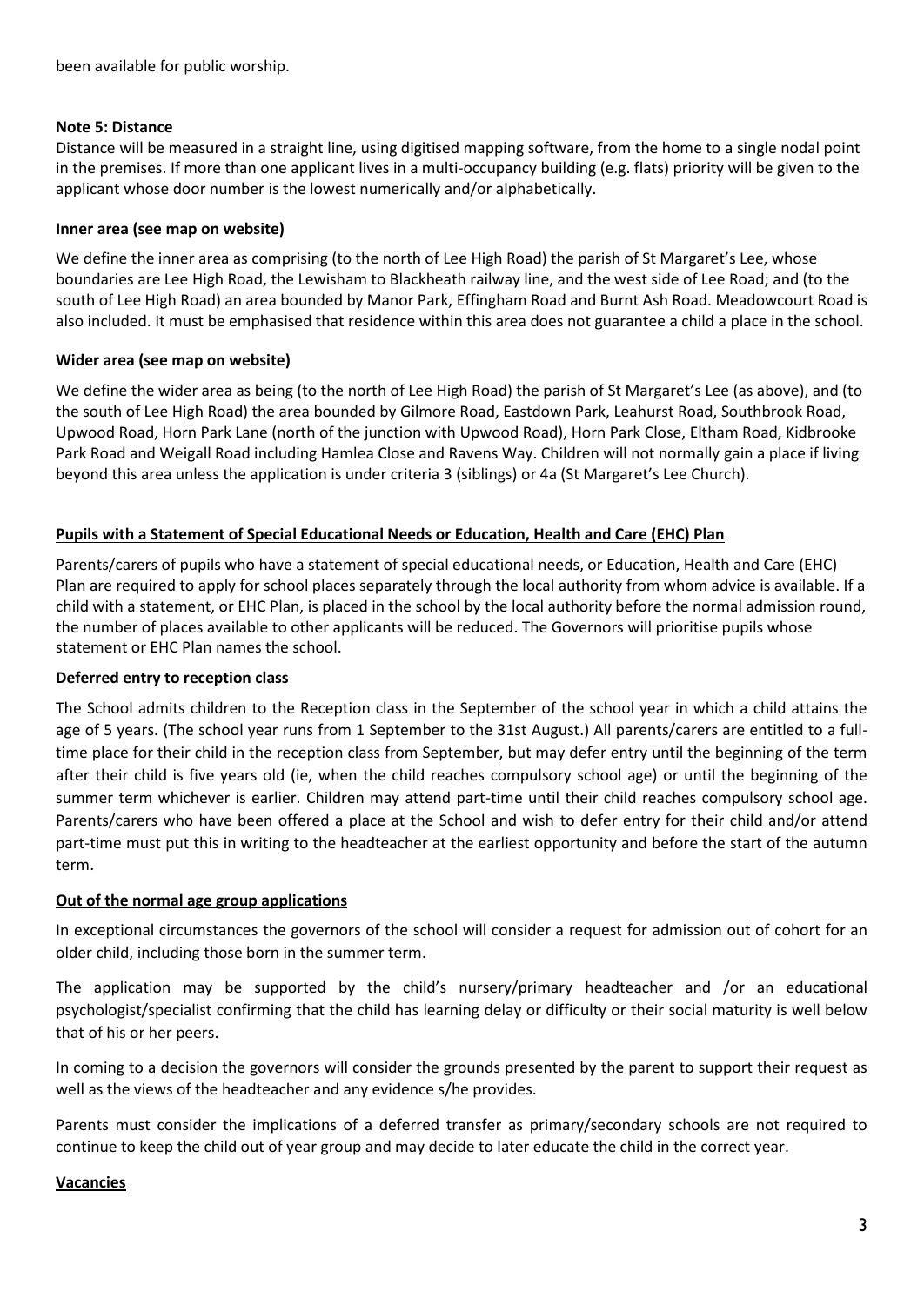Occasionally vacancies may arise. These vacancies will be filled according to the admissions criteria up to our standard class number of 30. If there are more applicants than places, the criteria set out in this admissions policy will apply.

# **Nursery**

Nursery education is not statutory and children in the nursery class cannot be guaranteed a place in the reception class and a new application for a place in reception class must be made.

# **Dates by which applications must be received**

The school is part of the locally agreed co-ordination scheme and the timescales for applications to be received and processed are those agreed with the local authority. Parents must apply online via their home local authority at [www.eadmissions.org.uk;](http://www.eadmissions.org.uk/) if applying for a place at this school, parents must name this school as one of the preferences. Parents who wish to apply for a place under the church criteria must also complete the supplementary information form and submit this to the priest/ minister (see note 4 above).

Where no supplementary information form is received, the church criteria (4a–4c) cannot be used to determine the application; in such cases the other criteria will be used to determine the application.

Applications for the academic year 2023/24 must be made a[t www.eadmissions.org.uk](http://www.eadmissions.org.uk/) issued by the applicant's local authority (Lewisham Council for residents of Lewisham borough). This is available from September 2022. The closing date for online application to be received is 15 January 2023.

# **Fair access**

The school is committed to taking its fair share of pupils who are hard to place in accordance with the locally agreed fair access protocol. Pupils admitted under the protocol will take priority over any children on the waiting list and this may include, on occasion, admitting above the planned admissions number.

# **Waiting list**

The school operates a waiting list in accordance with the admissions criteria. The waiting list will be held for one year only. Parents must renew their request to remain on the waiting list each year in June.

#### **Appeals**

Parents have the right to appeal against the governors' decision to refuse a place in the school to their child. Any parent wishing to do so should obtain an appeal form, which is available at school. Appeals should be sent to the clerk to the appeals, St Margaret's Lee Church of England School, SE13 5SG within 20 school days. There is no right of appeal with respect to places in the nursery class. It should be noted that in accordance with the School Admissions Code the governing body is required to abide by the maximum limit for infant classes (i.e. 5, 6 and 7 year olds) of 30 pupils per class.

#### **Help and advice**

Do please ask the headteacher if you are unclear about the policy and would like any further clarification.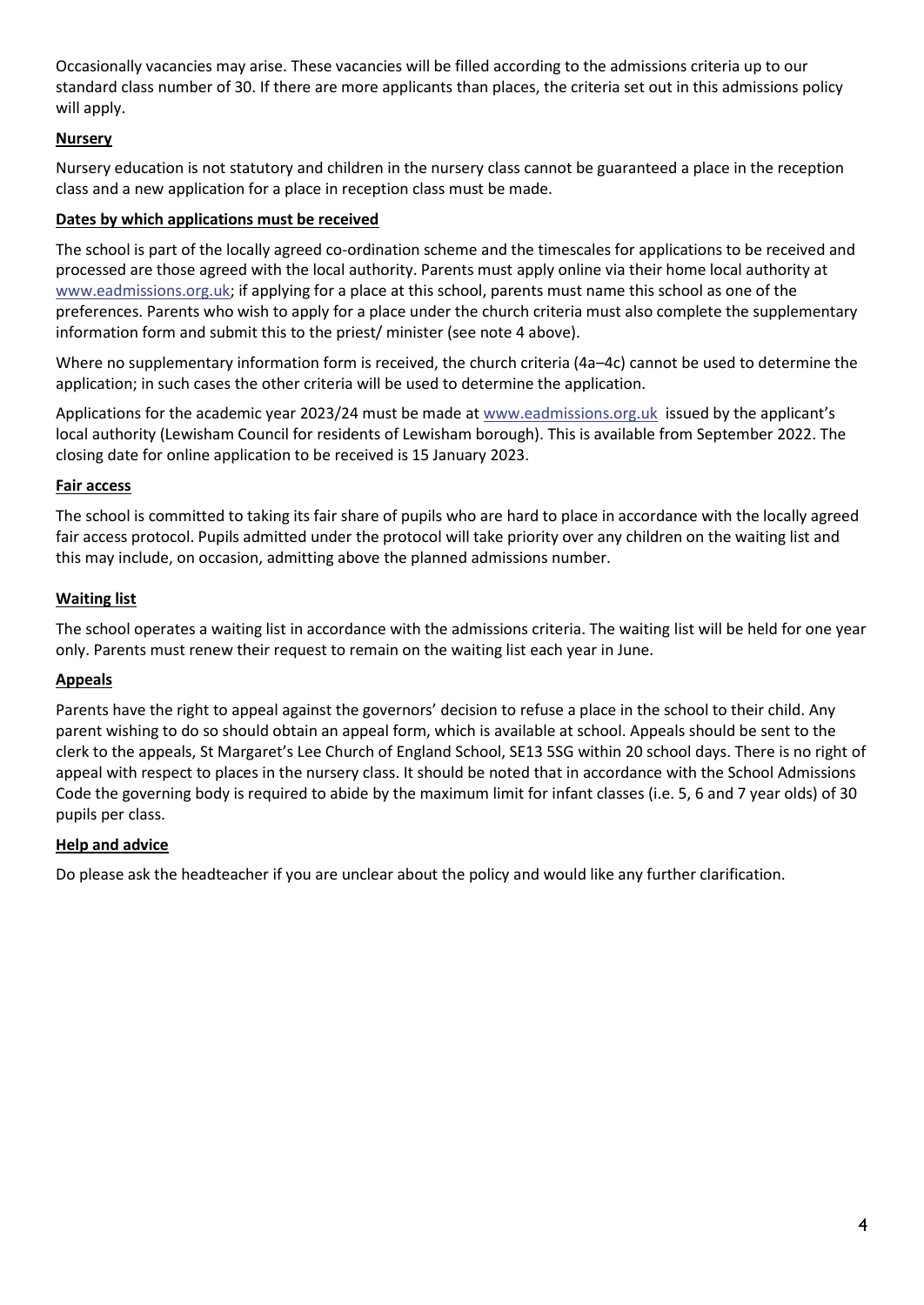# Appendix

# **Membership of Ecumenical Bodies**

These lists are of **full members** of the ecumenical bodies and are correct at the time of printing.

# **CHURCHES TOGETHER IN ENGLAND**

The following statement describes membership of Churches Together in England:

"Churches Together in England unites in pilgrimage those churches in England which, acknowledging God's revelation in Christ, confess the Lord Jesus Christ as God and Saviour according to the Scriptures, and, in obedience to God's will and in the power of the Holy Spirit commit themselves:

- to seek a deepening of their communion with Christ and with one another in the Church, which is his body; and
- to fulfil their mission to proclaim the Gospel by common witness and service in the world to the glory of the one God, Father, Son and Holy Spirit."

At the time this guidance was published, the following were listed as full members of Churches Together in England; for up-to-date information access Churches Together in England website at www.churches-together.net, or telephone: 020 7529 8131.

Full Members Antiochian Orthodox Church Assemblies of God Baptist Union of Great Britain Catholic Church Cherubim and Seraphim Council of Churches Church of England Church of God of Prophecy Church of Scotland (in England) Churches in Communities International Congregational Federation Coptic Orthodox Church Council for Lutheran Churches Council of African and Caribbean Churches Council of Oriental Orthodox Christian Churches Elim Pentecostal Church Evangelical Lutheran Church of England Evangelische Synode Deutscher Sprache in Großbritannien Exarchate of Orthodox Parishes of the Russian Tradition (Ecumenical Patriarchate)

Free Church of England Ground Level Icthus Christian Fellowship Independent Methodist Churches International Ministerial Council of Great Britain Joint Council for Anglo-Caribbean Churches Mar Thoma Church Methodist Church Moravian Church New Testament Assembly New Testament Church of God Oecumenical Patriarchate Redeemed Christian Church of God Religious Society of Friends Russian Orthodox Church Salvation Army Transatlantic Pacific Alliance of Churches United Reformed Church Wesleyan Holiness Church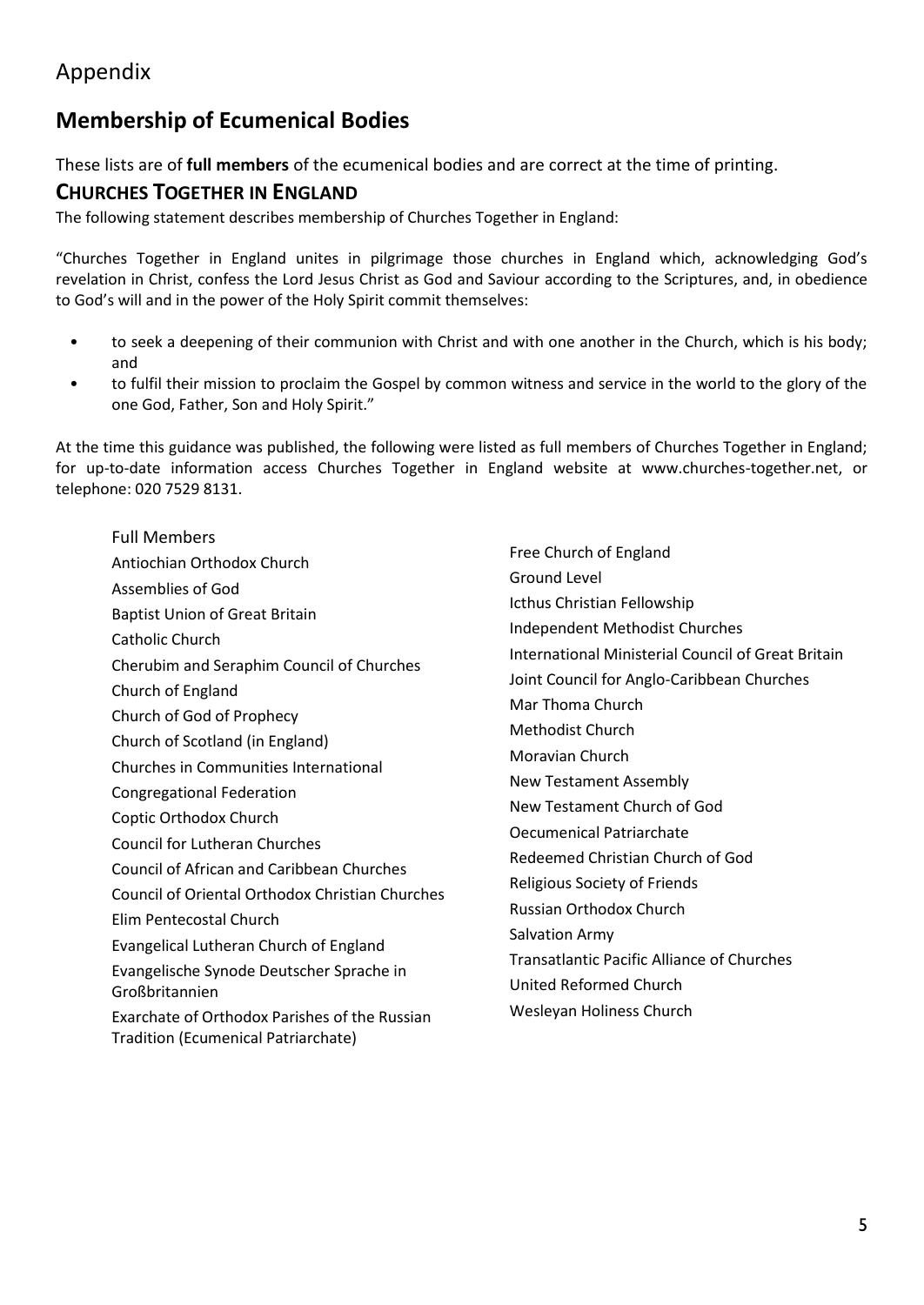# **EVANGELICAL ALLIANCE**

The Evangelical Alliance has over 3300 member churches; all have given their assent to the [Evangelical Alliance Basis of Faith,](http://www.eauk.org/about/basis-of-faith.cfm) have been established for at least two years and are in good standing with other local evangelical churches and/or organisations, abiding by the [Practical](http://www.eauk.org/about/practical-resolutions.cfm)  [Resolutions of the Evangelical Alliance.](http://www.eauk.org/about/practical-resolutions.cfm) The website [\(www.eauk.org\)](http://www.eauk.org/) allows individual church searches by postcode. **The Evangelical Alliance no longer produces a list of member churches on its website; the list below is not exhaustive but intended to indicate the breadth of membership.**

Abundant Life Network Apostolic Church Assemblies of God Association of Vineyard Churches Baptist Union Baptist Union of Scotland Brethren Church in Wales Church of Christ Church of England Church of God Church of God of Prophecy Church of Ireland Church of Scotland Church of the Nations Church of the Nazarene Christ Apostolic Church Christian Outreach Centre City Church Ministries Congregational Federation Congregational Union of Ireland Cornerstone Network Countess of Huntingdon's Connexion Covenant Ministries Elim Four Square Elim Pentecostal Church English Baptist Evangelical Fellowship of Congregational Churches Fellowship of Churches of Christ Fellowship of Independent Evangelical Churches Four Square Gospel Free Church of England Free Church of Scotland Free Methodist Denomination

Grace Baptist Grapevine Network Ichthus Christian Fellowship

Ichthus Link Impact Network Independent Independent Baptist Independent Methodist Kingdom Faith Life Link International Mennonite Methodist Multiply Network New Covenant Ministries New Frontiers New Testament Church of God Old Baptist Association Partners in Harvest Partnership Pentecostal Church Pioneer Plumbline Ministries Presbyterian Church of Ireland Presbyterian Redeemed Christian Church of God Revival Fire Rhema River Network Rural Ministries Salt and Light Salvation Army Scottish Baptist Union Scottish Episcopal Shaftesbury Sunrise Ministries Transform Network United Free Church of Scotland United Reformed Church VIA Wesleyan Reform Union World Breakthrough Network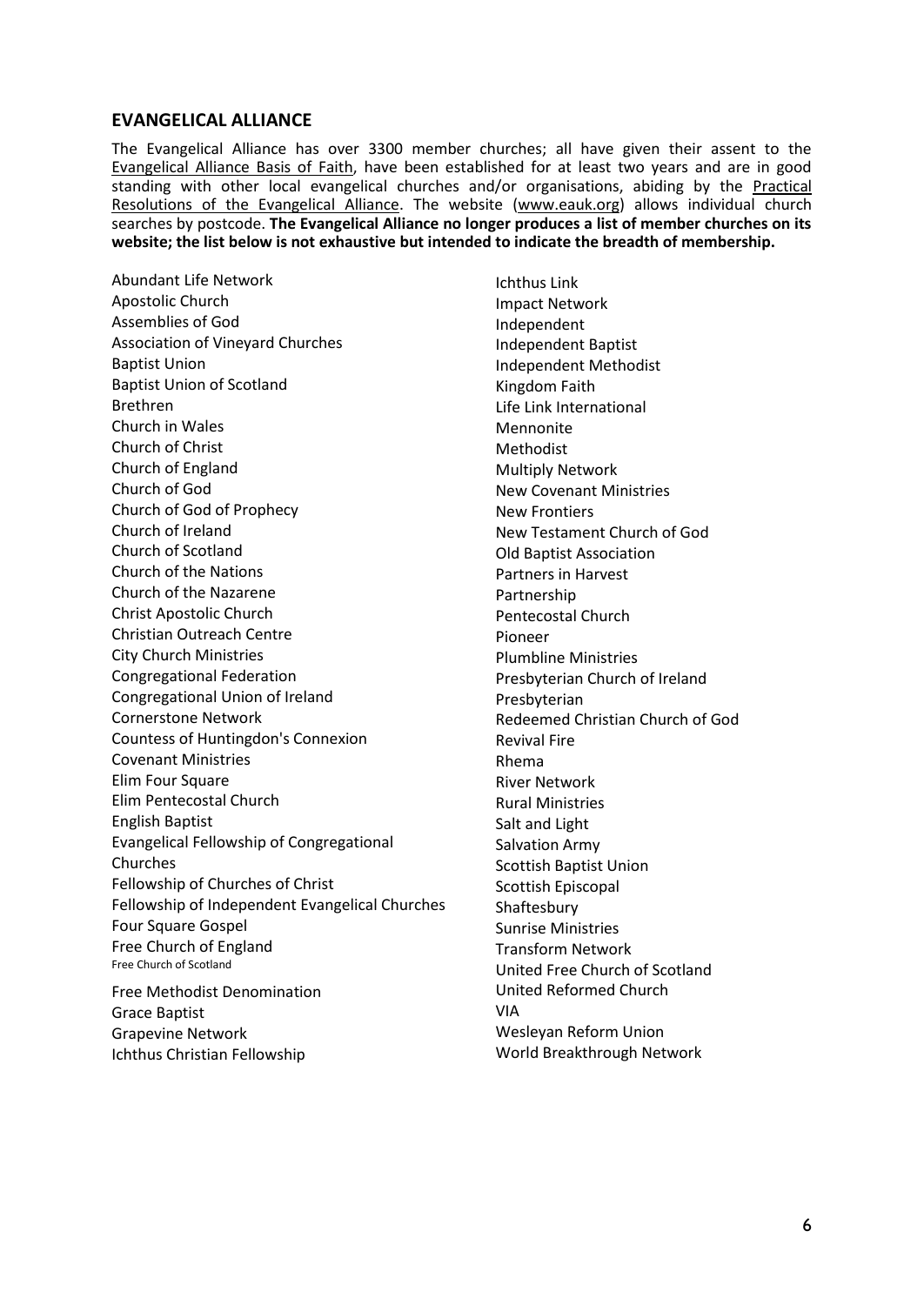

# **SUPPLEMENTARY INFORMATION FORM (SIF) FOR ADMISSION TO**

# **ST MARGARET'S LEE CHURCH OF ENGLAND PRIMARY SCHOOL**

**Completion instructions:** Parents/carers should fill in this form **only** if they are applying for a church place (criterion 4). Sections 1–4 should be completed by the applicant parent and given to the priest/minister to complete section 5 by 31 December 2022. It is the responsibility of the priest/minister to return the completed form to the school. A receipt will be issued to the parent when the SIF is received by the school. You should ensure that you have a copy of the admissions policy prior to completing the form and that you have discussed your application with the priest/minister from whom verification is sought. You must also complete the common application form available from your home local authority and name this school on that form. The common application form should be returned direct to your home local authority.

# **1 Pupil information:**

submission along with the SIF.

| Surname of child:                                                                                                                                                                                                                                                                                                               |                             | Other name(s): |
|---------------------------------------------------------------------------------------------------------------------------------------------------------------------------------------------------------------------------------------------------------------------------------------------------------------------------------|-----------------------------|----------------|
| Date of birth:                                                                                                                                                                                                                                                                                                                  |                             |                |
| $\mathbf{2}$                                                                                                                                                                                                                                                                                                                    | Parent/guardian information |                |
| Name of parent/guardian:                                                                                                                                                                                                                                                                                                        |                             |                |
| Home address:                                                                                                                                                                                                                                                                                                                   |                             |                |
| Postcode:                                                                                                                                                                                                                                                                                                                       |                             |                |
|                                                                                                                                                                                                                                                                                                                                 | Home telephone:             | Mobile phone:  |
| 3                                                                                                                                                                                                                                                                                                                               | <b>Church attendance</b>    |                |
| Name of church which you attend:                                                                                                                                                                                                                                                                                                |                             |                |
| If this is not an Anglican church please state the denomination to which your church belongs:                                                                                                                                                                                                                                   |                             |                |
| Do you attend a church service best described as at least fortnightly? Yes / No                                                                                                                                                                                                                                                 |                             |                |
| Have you attended this church for at least two years prior to 31 December 2022? Yes / No                                                                                                                                                                                                                                        |                             |                |
| If you have attended your current church for less than two years, please ask the priest/minister from your<br>previous church to write and sign a letter on church headed paper, confirming your attendance, in line<br>with the school's policy. This letter should be given to the priest/minister of your current church for |                             |                |